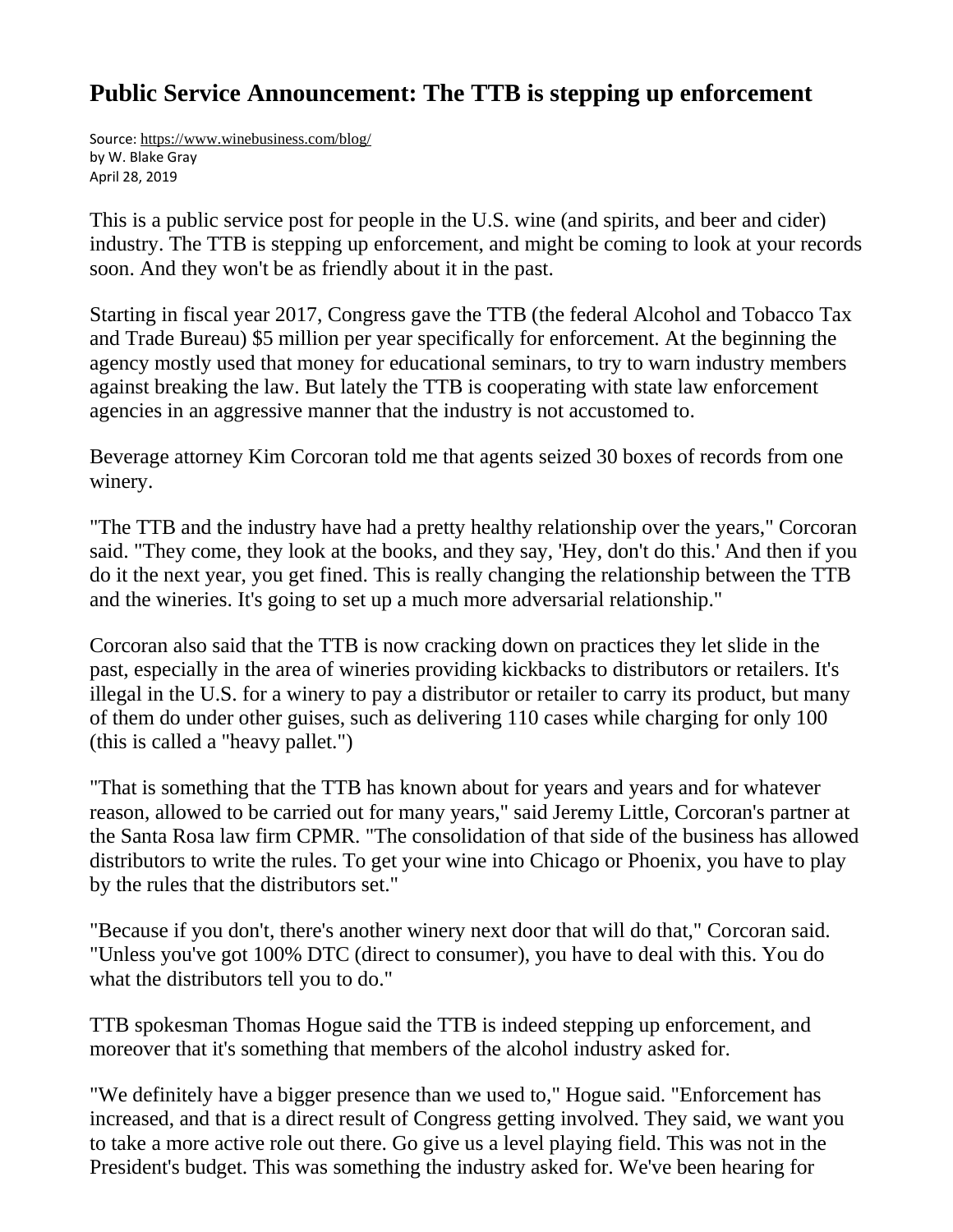some time from industry members who are upset about things going on in the marketplace. All these industry members coming online are small players who can't afford to pay to play to get their product in front of the consumer."

Tracy Genesen, Wine Institute Vice President and General Counsel, said, "We obviously believe the TTB should be actively enforcing against any industry member that is running afoul of federal law. But we certainly haven't, as the Wine Institute, encouraged them to do this. If this is coming from 'the industry,' it may be coming from individual industry members who have contacted them. Our policy is, the TTB should enforce the law."

Now I'm going to tell you something from my time of working in the wine industry, rather than reporting about it: sales incentives like this happen, and companies like the one that I worked for that don't pay them are at a disadvantage. Some distributors and retailers flaunt the goodies they received and ask why they should carry your Cabernet when they get a better deal on this other one. And some of the goodies are quite good: cash, vacations abroad, World Series tickets.

"Unfair trade practices is not a victimless crime," Hogue said. "It hurts the consumer. Wouldn't you rather go into a store and know that the products are there because other customers have driven that choice, rather than somebody paid to have them there?"

The stepped up enforcement by TTB also involves regulations against so-called consignment sales. It has targeted small businesses, a disturbing situation, says John Hinman with Hinman & Carmichael LLP.

If the TTB's goal is to "clean up" the practice of consignment sales in the marketplace, then the TTB must define what is, and is not, a permissible consignment sale. The TTB does not understand that extended payment terms with no right of return of the goods are not consignment sales ...

Hogue said that the predecessor agency to the TTB, the Bureau of Alcohol, Tobacco, Firearms and Explosives (ATF), didn't often enforce trade practice laws in alcohol because its priorities were on firearms and explosives. In 2003, regulation of alcohol and tobacco was spun off into the TTB, but alcohol law enforcement was still low priority in the tense days not long after 9/11.

"I have heard some folks complaining about the fact that our investigators behave like investigators," Hogue said. "Some of them maybe because of the way ATF used to do it. But you've got to treat it seriously. Why wouldn't we treat it seriously? It's our bread and butter. We do go after it."

A number of wineries have already signed settlements, officially called "offers in compromise," either paying a fine or having their license suspended for a day. These include:

\* A&M Wines, Napa, one-day suspension